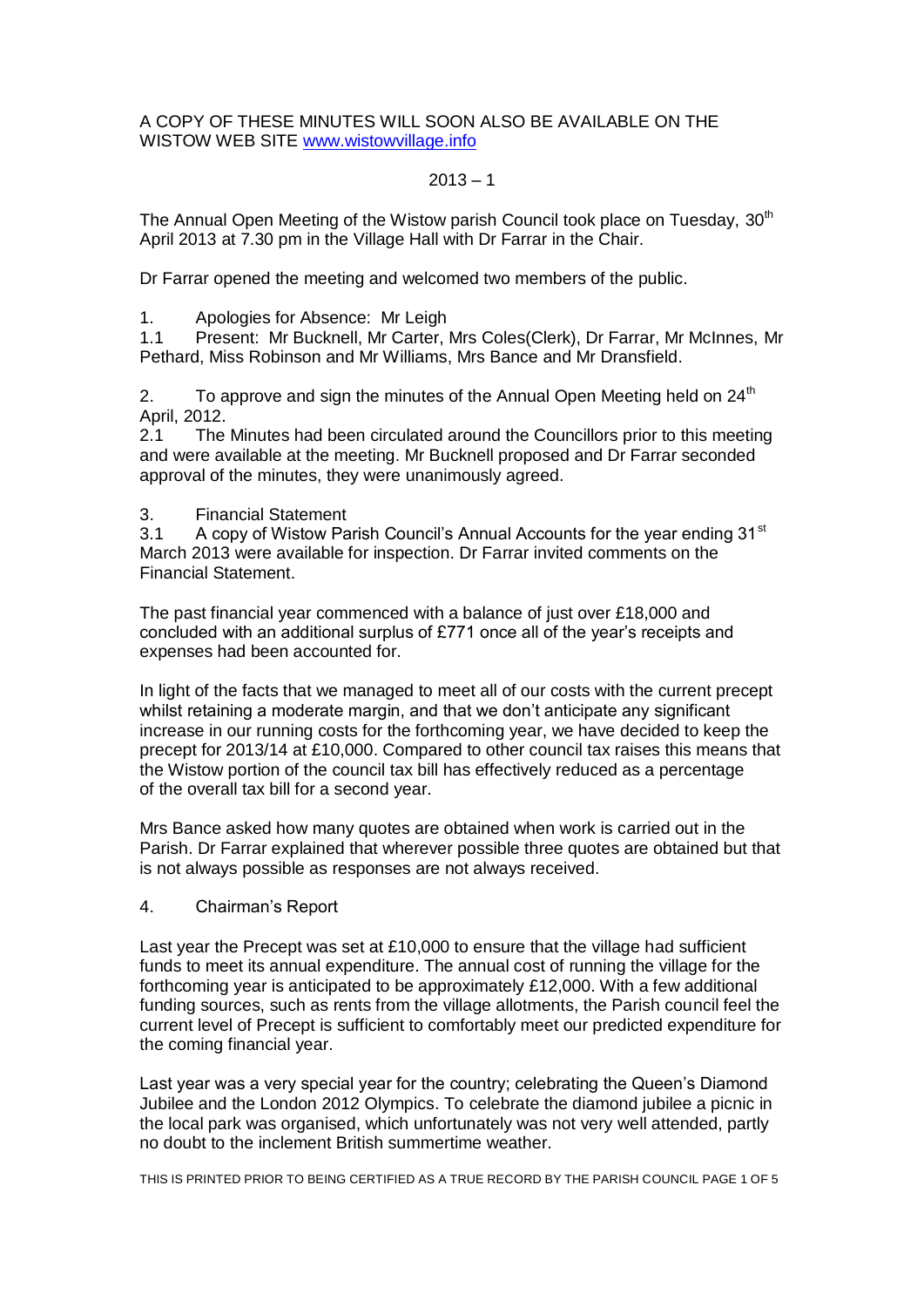To further mark this occasion our park has been registered as a Queen Elizabeth II Field, protecting this play space and a network of 2,011 similar outdoor recreational spaces in communities across the UK. This is now in the final stages of completion, with the official tripartite deed of dedication being reviewed by HDC's lawyers before being signed by Wistow parish council, HDC and the National Playing Fields Association.

Following a variety of unsuccessful attempts to consult with the village regarding updating the Parish Plan and priorities which the village feel the parish council should focus on, a sub committee was formed to generate some possible proposals. These are currently being finalised by the working group before being presented to the Parish council for consideration and subsequent dissemination to the village for consultation and discussion.

# 5. Playground Report

The playground will shortly be re-named as Queen Elizabeth II Diamond Jubilee Park. This has been approved by all parties involved and we await the documents for signature.

Each month we carry out inspections and Parish Councillors complete a report in-line with our Insurance Policy requirement.

Each year we try to maintain the Park to a high standard, this financial year repairs to the aerial runway, including preserving the wood and bark area were carried out.

This coming year we are looking into removing the old tree stump in the middle of the park to give more playing area and we will look at preserving the new wooded frame area to avoid any future problems.

Mr Dransfield asked whether the playground continued to be a drain on resources and Dr Farrar responded that it is pretty much under control with the monthly and annual reports dictating the work required. Repairs are required to the path this coming year. Mrs Bance felt that the Parish Council spends a great deal of money on the playground and not all residents have children that use it, especially when our roads are full of potholes. Dr Farrar pointed out that only a small percentage, less than 10% of our precept, is actually spent on the Playground and the roads were outside our financial remit.

### 6. Allotment Report

Following the success of the serious trim to the upper hedge on the Raveley Road boundary with the allotments, the Parish council have performed the same remedial maintenance on the lower section of the hedge. Having completed this work, future maintenance of the hedges should be minimal, with a light trim being required only once or twice per season.

THIS IS PRINTED PRIOR TO BEING CERTIFIED AS A TRUE RECORD BY THE PARISH COUNCIL PAGE 2 OF 5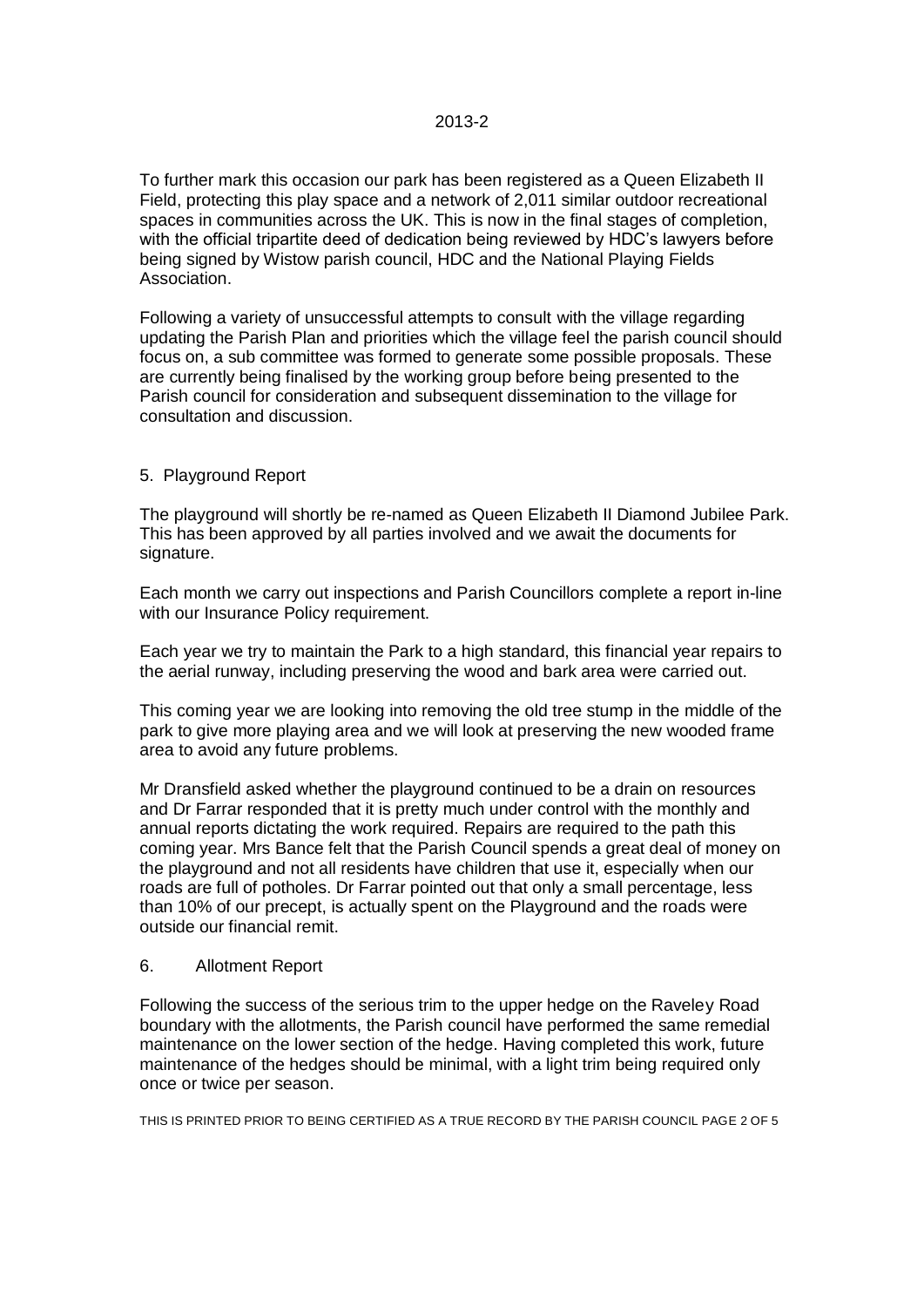#### 2013-3

The first allotment plot to be cultivated as originally intended (for domestic horticultural purposes) continues to be a success despite recent drainage difficulties following an unseasonably wet year. To aid the drainage of the allotments the parish council intend to clear the ditch bordering the allotments and the Raveley Road following years of neglect and accumulated detritus.

Mr Dransfield commented that it is great to see an allotment being used as it should be. Dr Farrar responded that as tenancies are released similar use would be encouraged and in answer to Mrs Bance's question regarding qualification for allotments, the use for farming was historic and not something that could be changed, in the future it will be a requirement that the tenant is a resident of the village.

#### 7. Highway Warden's Report

Back in June 2012 Deborah Robinson became Wistow's Highways Warden – following an induction meeting in August she gained an understanding of the requirements of the role and was introduction to a regular contact at Cambridgeshire County Councils Highways Department – Mr Tony King. The primary reason for the warden is to act as a link between Cambridgeshire County Council and Wistow Parish Council. This relationship has improved communications between the two parties to the overall benefit of Wistow village.

Throughout the course of the year there have been various highways related issues – most of which have been 'general maintenance'– i.e. pot-holes, blocked drains, salt bin refills, repairs to damage post on bridge, various patching / edge patching repairs to the road between Wistow and Broughton and at Wistow Toll etc.

However, there are some on-going issues which remain outstanding but are being progressed regularly to ensure they remain current to Cambridgeshire County Council. One such issue being the on-going drainage problem on the bridle way to Broughton on Mill Road – where there is a persistent problem with excess water from the pathway running into the road – a grave hazard during the recent bad weather. Both Highways and the Rights of Way team from Cambridgeshire County Council have visited the site and it was agreed that a trench should be dug as a temporary fix, which has now been completed. The drainage issue is still to be resolved.

Another live issue is regarding the debris on both sides of the verges on the way into Wistow – following a meeting with Tony King in March he advised that all debris must be removed from the verge to allow for grass-cutting – if the debris is not cleared in a timely manner it can be forcibly removed by Highways with the debris being put onto the field side of the verges. It has been confirmed that the debris near the allotments will be removed soon and the clearing required on the other side is still unresolved at the moment, but is being progressed.

It has been confirmed by Highways that at some time in 2013 they will be putting a surface dressing on the road between Wistow and Broughton – as yet specific dates are to be confirmed. This work was planned prior to the current budgetary constraints. Any future expenditure is likely to be limited due to the considerable constraints on CCC budgets. It is likely that any future requests for work to be carried out will be more protracted.

THIS IS PRINTED PRIOR TO BEING CERTIFIED AS A TRUE RECORD BY THE PARISH COUNCIL PAGE 3 OF 5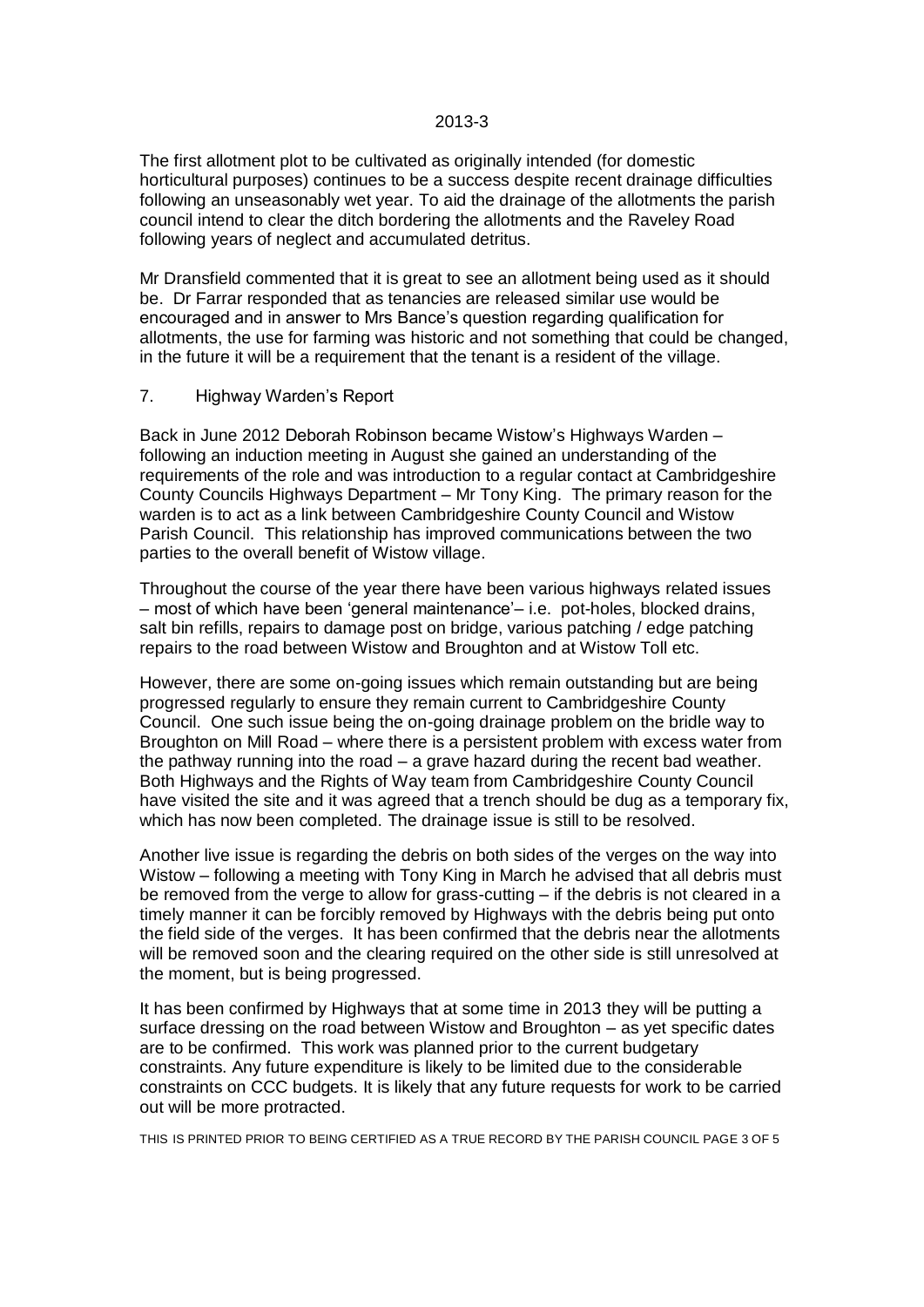# 2013-4

Any Highways related issues that occur or concerns raised by anyone in the village should be direct to Deborah Robinson, who will in turn pass them on to Highways for action and/or comment. Deborah's contact details are available on the village website.

Mr Dransfield commented on the condition of the Raveley Road being worse after the work was carried out.

### 8. Countryside Report

### 8.1. Wistow Public Footpath No.1

Problems with drainage related to the improved surface for Wistow FP No 1 have been encountered. Some work to address this has been undertaken but more will be necessary before a satisfactory solution is found.

#### 8.2. Investigation of Potential Circular Walk

The circular route along the track running north from point 1175 to Bury could not be developed. Another possible route is being investigated towards Upwood in cooperation with Upwood Parish.

### 9. Village Hall Report

The Village Hall Committee are now assessing the viability of a new hall compared with the costs of refurbishment of the existing hall. This has been influenced by the availability of grant monies and the restrictions on what can be undertaken at the existing site. This will be dependant upon funding and suitable land being available. They have continued with fund raising with the addition of two very successful poker nights.

Mr Dransfield asked where a new village hall would be located, this is in the very early stages and possible locations would need to be identified.

# 10. Litter Report

Gordon McInnes took over the role of litter monitor in 2012/13, previously undertaken by Deborah who had established a good relationship with the Reporting Team at the district council. Gordon had to liaise with the team 5 times last year to arrange collection/retrieval of flytipping, 4 times on the Raveley bends and once on the Broughton road. Every time the matters were dealt with promptly and satisfactorily. One instance of two 1 tonne bags of garden spoil, deposited in the layby up Blackhurst lane, seem to have been dealt with by the Landowner.

General Litter within the village is picked by Gordon on a weekly basis whilst out with his son or dog. The Park is checked and picked most weekends.

Most of the general litter collected seems to be deposited by passing cars with bottles/cans and packaging just being tossed out of windows onto verges.

THIS IS PRINTED PRIOR TO BEING CERTIFIED AS A TRUE RECORD BY THE PARISH COUNCIL PAGE 4 OF 5